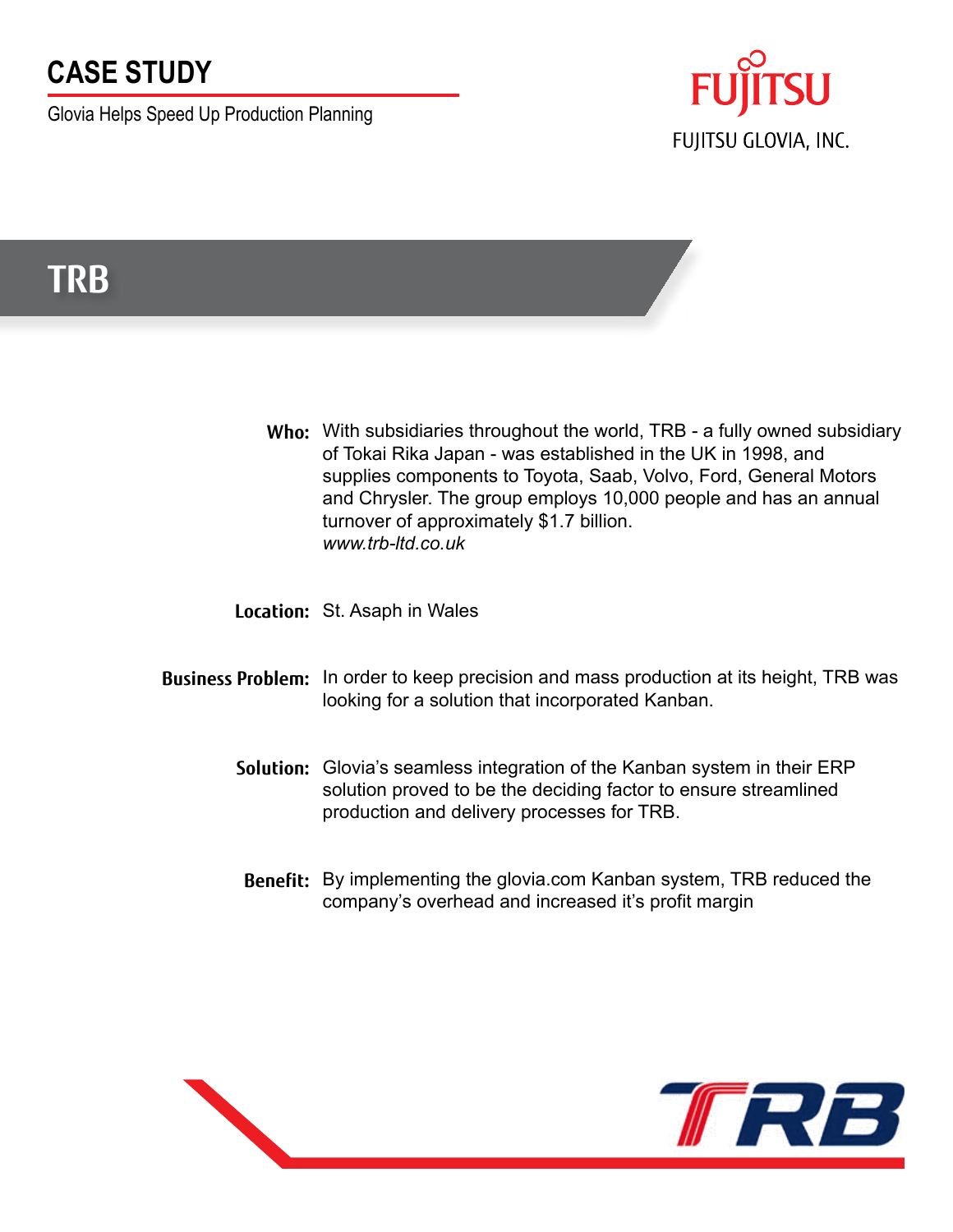*"Glovia plays a key role in achieving the necessary response times. We import live information from the production shop every hour, so we can tell what's been made and if we're on target for the following day's pickup. It's as tight as that."*

—Craig Smith, Materials Manager, *TRB*

Whether the end product is made to order or mass produced, an efficient supply chain is a prerequisite for successful manufacturing. In the automobile industry, which has one of the world's most complex supply chains, it represents life or death. This is an industry where precision and mass production go hand-in-hand, and where customization of the end product creates innumerable permutations of the finished article

To keep the production lines rolling, and supplied with the right components at the right time, the car makers rely on companies like TRB, which makes everything from steering and airbag systems to switches and key cylinders.

TRB - a fully owned subsidiary of Tokai Rika Japan - was established in the UK in 1998 at a green field site near St. Asaph in Wales. The parent company, which has subsidiaries throughout the world, supplies components to Toyota, Saab, Volvo, Ford, General Motors and Chrysler. The group employs 10,000 people and has an annual turnover of approximately \$1.7 billion.

### *Kanban Integration*

For its main production system, TRB uses the Kanban application to simplify inter-working. "We've customized Kanban and the interface with the Glovia system," says TRB 's production engineering manager, Norihko Yamaguchi. "Kanban is used for the front-end. It provides graphic displays and enables us to control the production line. And it passes information to Glovia, so the two systems are tightly integrated."

Integration with Kanban was a key requirement for TRB, and it was one of the deciding factors in their choice of Glovia. "The entire package is very comprehensive compared with other systems," says Yamaguchi, "and the product is competitively priced. More importantly, Glovia has production controls like MPS and MRP. You can customize it easily, and it integrates well with financial systems. So our production and financial management are very tightly coupled."

TRB is the first of the Tokai Rika Japan subsidiaries to have implemented Glovia, and Yamaguchi believes it is more cost effective than solutions such as Baan, SAP and BPICS, used elsewhere in the group. "With other software systems you have to develop a lot of modules yourself, whereas Glovia is an out-of-the-box solution. All the modules are already integrated and it is just a matter of mapping our business plan to those modules. The parent company is very interested in the UK implementation and it could set the pattern for other plants around the world."



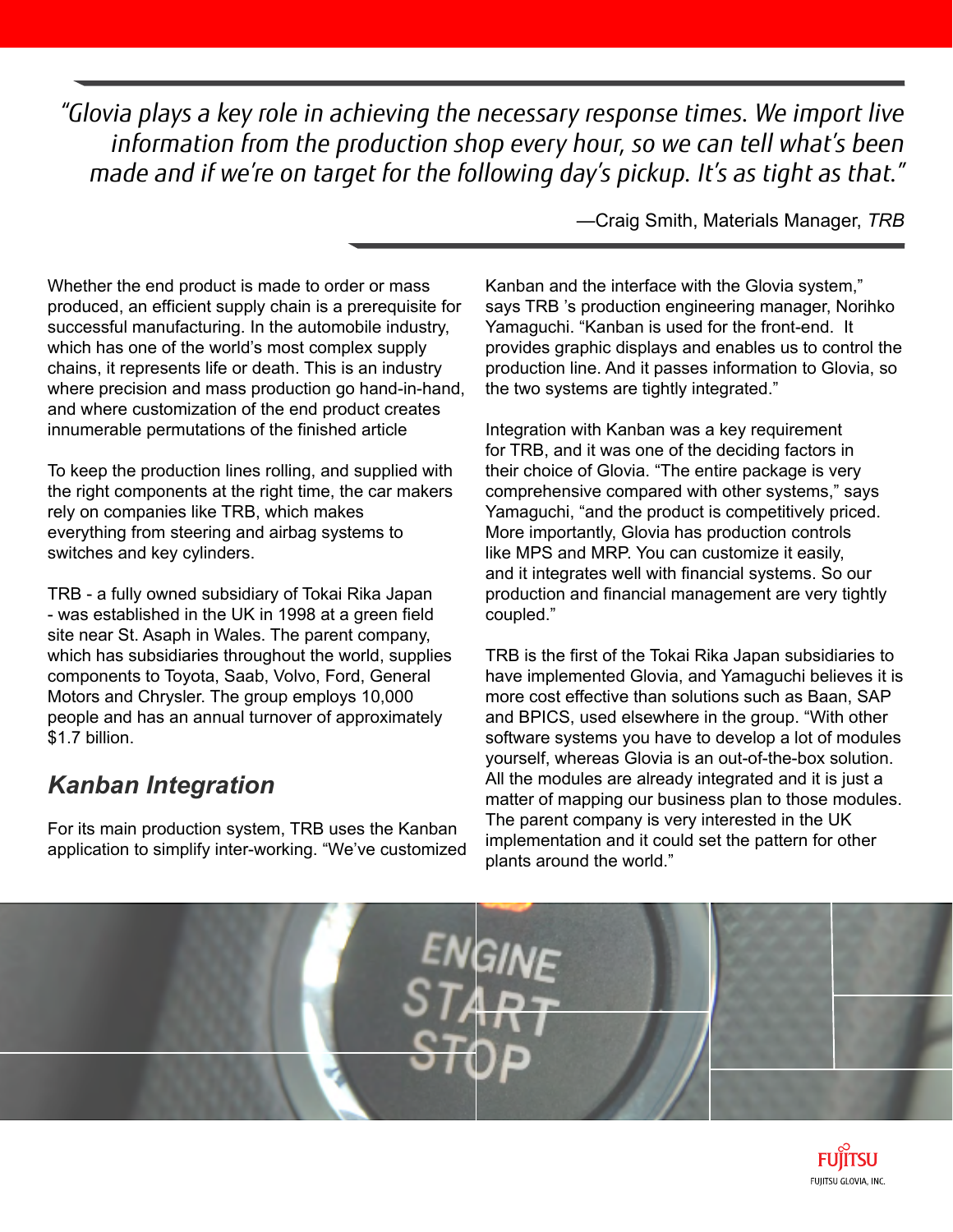### *Speed and Accuracy*

TRB uses Glovia primarily for production planning. Orders arrive via EDI and Kanban calculates how many parts have to be made. The Glovia MPS module manages the production cycle; other modules handle stock control and cost calculation. In fact TRB employs most of the Glovia modules across its various production and delivery processes.

For materials manager, Craig Smith, the major challenge is timing. "Speed is of the essence because our customers talk in terms of hours. That means we plan production down to one day's stock of finished goods, and they may well collect several times in one day. Glovia plays a key role in achieving the necessary response times. We import live information from the production shop every hour, so we can tell what's been made and if we're on target for the following day's pickup. It's as tight as that."

"All the processes are linked," says Smith, "and we try to eliminate manual intervention so that data is input only once. "Glovia has helped us to automate the process and feed the EDI information into the production system.

"One facility that has proved to be very effective is the Advance Shipping Notice, sent by EDI, which informs us of incoming shipments. We want to build on that so that people have more time to check the goods rather than sitting in front of a computer entering up receipts and delivery dates."

#### *Management Information*

TRB also has a website which duplicates the EDI information and generates the delivery paperwork that accompanies the finished goods. TRB wants to make more extensive use of the Internet and it is currently looking at the various options within Glovia for handling blanket orders. The objective is to streamline the whole ordering business, cut out the paper work and reduce the cost of raising orders.

*"The biggest issue for us is cost. Possibly the most important thing that Glovia has done for us is to reduce our overheads and increase profit margins."*

—Norihko Yamaguchi, Production Engineering Manager, *TRB*

#### *e-Commerce*

Electronic data interchange (EDI) with firms such as Toyota, drives the production process. TRB receives both firm orders and regular forecasts of requirements electronically. These form the basis for TRB's suppliers' schedules. The EDI system also generates picking lists for the materials required the following day.

But there are limits to how far you can go in eliminating paper work. Data Coordinator Sarah Nicholls, for example, is responsible for providing reports to Yamaguchi and the management team. She's also one of two TRB staff accredited to use Glovia's Clear Express Internet site, which provides direct access to Glovia's European Service Center.